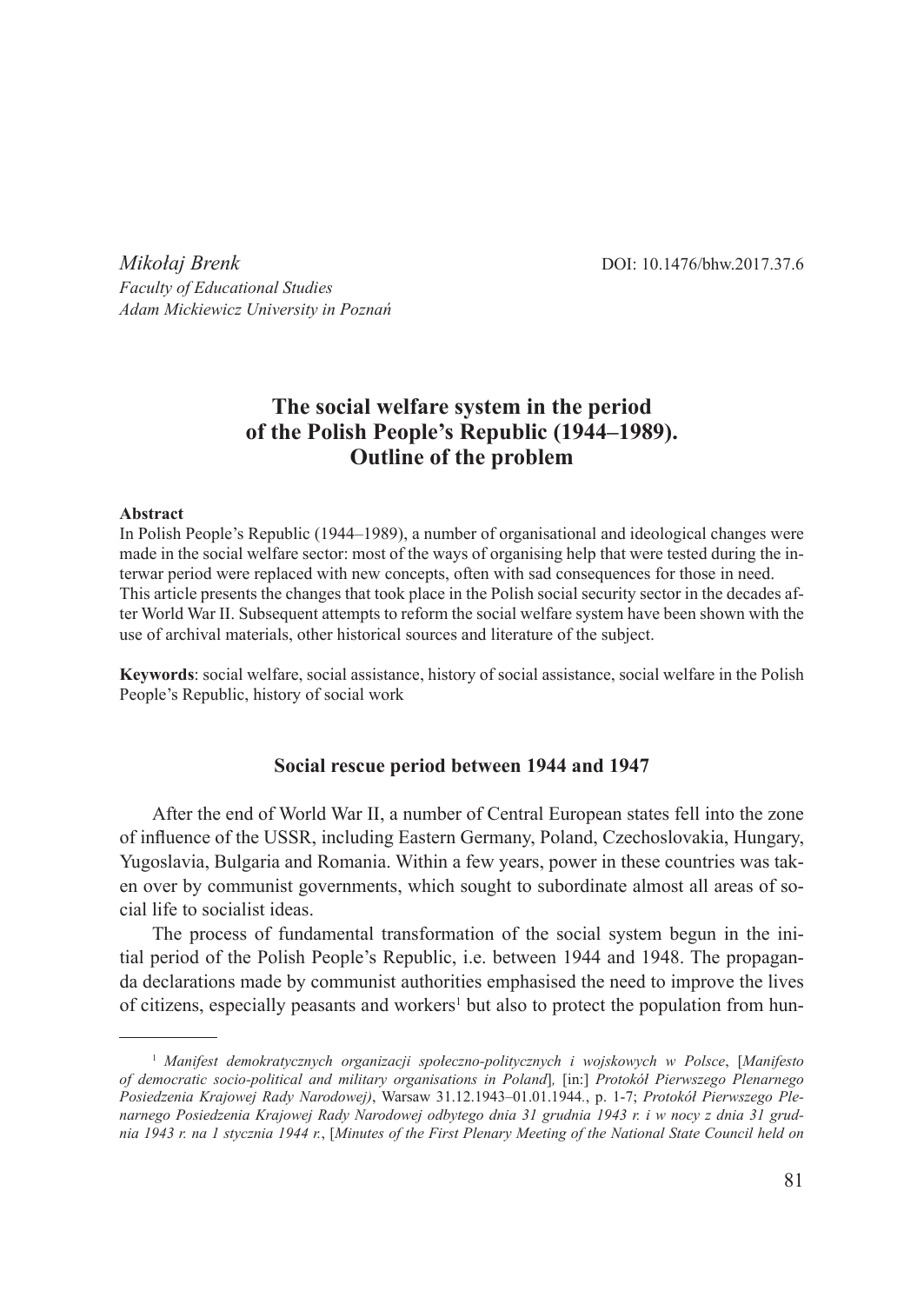ger, unemployment, poverty, illiteracy and homelessness. People emphasised the need to break with the pre-war traditions, which were built in the capitalist system, based on private ownership.

The work on the structure of the post-war social welfare system started already in July 1944 when the self-appointed Communist government called the Polish National Liberation Committee, created by Stalin, began its operation. Its structure included the Resort of Labour, Social Welfare and Health. It supervised the work of the Voivodship Social Welfare Offices located in the areas that had already been liberated from the German occupation. The legal basis governing the matters of social welfare in force at the time and throughout the entire period of the Polish People's Republic was the 1923 Act on social welfare.

On 7 December 1944, the Central Committee for Social Welfare (CKOS)<sup>2</sup> was created. It reported to the ministry and took over the supervision of social welfare institutions. The newly formed unit was meant to replace an organisation from the period of World War II, the Central Welfare Council (RGO), which had operated under conditions determined by the German occupier.

Social welfare in the initial period of the Polish People's Republic took the form of a social rescue, which was defined as an emergency aid for people who had been affected by the war. It was started after the end of the war and lasted until 1948. At the time, social welfare focused on meeting the basic needs of the population, especially in the waraffected communities<sup>3</sup>. It included, among others, providing food, health care, housing, education and workplace<sup>4</sup>. The scale of post-war relief was unprecedented in the history of the Polish social services and included one in four Poles, or more than six million people in total.5 An important element of the social welfare system of this period was the help sent from abroad in the form of food, clothing, cereal seeds for sowing, cleaning agents, toys and others. It took the form of an aid provided by governments of many countries and foreign charities. Among the dozen or so large international organisations supporting Poles in this post-war period, the United Nations Relief and Rehabilitation Administration (UNRRA) played a major role<sup>6</sup>.

The urgent need for qualified staff to work in social welfare institutions encouraged some charitable institutions and municipal authorities to organise off-and-on courses in

<sup>3</sup> WÓDZ, K., *Służby społeczne w Polsce. Geneza, kierunki rozwoju, metody pracy*, [*Social services in Poland. Origins, directions of development and methods of work*], Katowice 1982, p. 28.

<sup>4</sup> *Poradnik Pracownika Socjalnego,* [*Social Worker's Manual*], ed. J. Rosner, Warsaw 1973, p. 20.

<sup>5</sup> CZYŻOWSKA, Z., *Świadczenia socjalne w czterdziestoleciu PRL*, [*Social benefits in the 40 years of the Polish People's Republic*], Warsaw 1987, p. 108; Karczewski, M., *Opieka społeczna*, [*Social care*] [in:] *Polityka społeczna,* ed. A. RAJKIEWICZ*,* Warsaw 1979, p. 501.

<sup>6</sup> See BRENK, M., "Działania z zakresu ratownictwa społecznego w Polsce w latach 1944-1948", ["Social rescue activities in Poland from 1944 to 1948"], *Biuletyn Historii Wychowania* 2014 (32), p. 145-160.

*<sup>31</sup> December 1943 and at night of 31 December 1943/1 January 1944*], [in:] *Protokół Pierwszego Plenarnego Posiedzenia...),* p. 2-4 n.

<sup>&</sup>lt;sup>2</sup> A competent minister had the right to make personnel changes at all levels.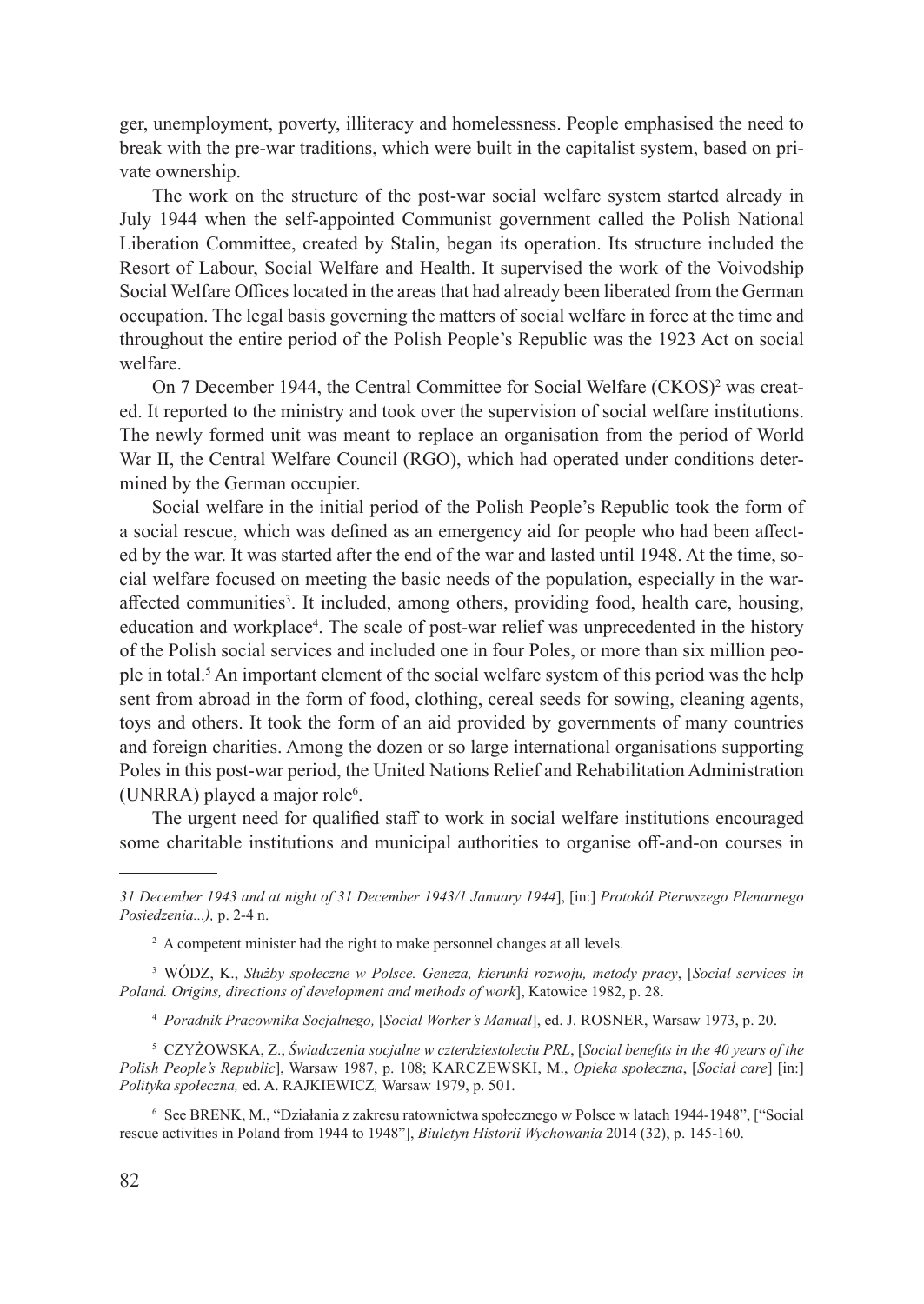this area<sup>7</sup>. In time, training centres were established – on 1 June 1945, the first permanent institution was created in the form of the Training Centre for Social Welfare Workers in Łódź, where lecturers were social work practitioners and academic workers from the prewar period, such as Helena Radlińska<sup>8</sup>.

The pre-war tradition in the area of the development of the research related to social welfare was continued. At the University of Łódź, which had been established in May 1945, Helena Radlińska organised the first Department of Social Pedagogy in the post-war Poland, where the circle of social educationalist and social politicians was created, among others, by people related in the past with the Free Polish University. The personal relationship with the tradition of the Second Republic of Poland makes it possible to call it a continuation of the pre-war school of social pedagogy. Research subjects were continued and the continuity of the studies that had begun before the war in the College of Social and Educational Work was maintained on the courses conducted by the Department of Social Pedagogy. The consolidation of the social pedagogical environment was also positively influenced by the first congress of auditors of the College of Social and Educational Work of the Free Polish University and the Department of Social Pedagogy, which took place in 1947<sup>9</sup>. In addition to Helena Radlińska, people who would later become her successors (as a head), Aleksander Kamiński and Irena Lepalczyk, worked there. In 1947, Ryszard Wroczyński joined the department to receive a doctoral habilitation in the field of social pedagogy three years later, thus becoming the second independent researcher of this discipline (apart from H. Radlińska)<sup>10</sup>. The prominent scientists who conducted classes but did not belong to the department included: Sergiusz Hessen, Maria Librachowa, Bogdan Suchodolski, Józef Chałasiński, Wiktor Wąsik, Stefan Baley, Maria and Stanisław Osowscy<sup>11</sup>.

<sup>7</sup> Opieka Społeczna 1944-1947, [Social welfare 1944-1947], Wydawnictwo Ministerstwa Pracy i Opieki Społecznej,[1948], Archiwum Akt Nowych, zespół Ministerstwa Pracy i Opieki Społecznej w Warszawie, zespół nr 402/0, nr ref. 263. [Publishing House of the Ministry of Labour and Social Welfare, [1948], Archives of Modern Records, team of the Ministry of Labour and Social Welfare in Warsaw, team no. 402/0, ref. no. 263], p. 34.

<sup>8</sup> Sprawozdanie z działalności Centrum Szkolenia Pracowników Opieki Społecznej w Łodzi za okres od dnia 15 maja 1945 r. do dnia 1 grudnia 1947 r.), [Report on the activity of the Training Centre for Social Workers in Łódź from 15 May 1945 to 1 December 1947], Archiwum Akt Nowych [Archives of Modern Records, the team of the Ministry of Labour and Social Welfare in Warsaw, ref. 134], p. 34.

<sup>9</sup> CICHOSZ, M., *Pedagogika społeczna w Polsce w latach 1945-2005. Rozwój - obszary refleksji i badań – koncepcje*, [*Social pedagogy in Poland from 1945 to 2005. Development – areas for reflection and research – concepts*], Toruń 2006, p. 30.

<sup>10</sup> SMOLIŃSKA-THEISS, B., *Pytania o pedagogikę społeczną w PRL*, [*Questions about social pedagogy in Polish People's Republic*]*,* [in:] *Pedagogika społeczna. Tradycja – teraźniejszość – nowe wyzwania*, eds. E. TREMPAŁA, M. CICHOSZ, Olecko 2001, p. 26.

<sup>11</sup> LEPALCZYK I., *Helena Radlińska.Życie i twórczość*, [*Helena Radlińska. Life and Creativity*],Toruń 2001, p. 137.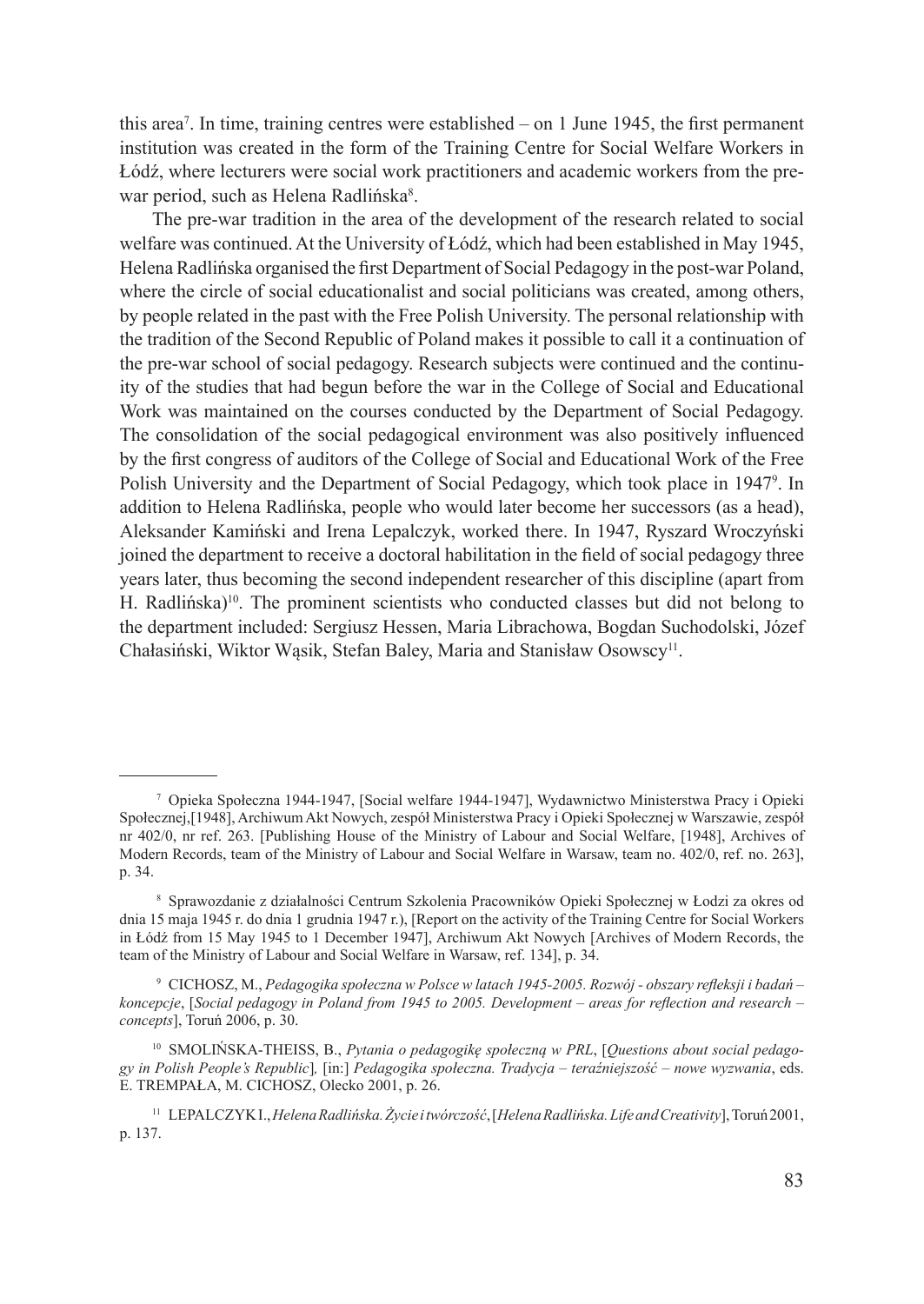## **An attempt to liquidate social welfare (1948–1956)**

The strengthening of the communist power in Poland to the extent that enabled them to control the social and political life took place in the period between 1947–1948. During this period, the direct influence of opposition politicians on the national politics in Poland was eliminated by the communist authorities. In December 1948, the Polish United Workers' Party (PZPR) was founded, which ruled Poland in authoritarian manner until 1989.

The Communists introduced the so-called "people's democracy" in Poland. Its main assumptions were based on extending the state monopoly to all possible areas of social life mainly through the elimination of the private sector, liquidation of non-governmental social organisations and weakening of the role of the Catholic Church. New organisations, which were completely subordinated to the communist authorities, were created in their place.

The traditions of Polish social welfare from the pre-war period were lost. The organisations which had been active in the interwar period were criticised for their activity based on mercy, sentiment and pity<sup>12</sup>. As a consequence, almost all the entities that provide aid to people in need were liquidated or nationalised. For example, CKOS was closed down, the church-based Caritas was nationalised and the Polish Red Cross was deprived of its medical facilities.

The goals of social welfare underwent major transformation compared to the interwar period. The area of direct focus ceased to include the poor and the marginalised: beggars, vagabonds and prostitutes. The existence of these beneficiaries of social welfare was thoroughly marginalised, and if they were talked about, they were considered a remnant of the capitalist system. Socialism, which eliminated the sources of social misery, i.e. crisis and unemployment, according to its promoters, would guarantee the right to work for all citizens. For this reason, in accordance with this principle, benefits to those who were able to pursue a profession were consistently denied. Social welfare realised in accordance with these principles dealt primarily with directing the unemployed to work, the "productivisation" of people with disabilities (including disabled war veterans and the blind) and people from the social margins by forcibly directing them to work. The traditional social welfare tasks, such as disaster relief and assistance to people totally incapable of work, became a matter of lesser importance. Aid was gradually limited to completely exceptional cases<sup>13</sup>. The most optimistic voices of communist propaganda spoke of the ultimate liquidation of social welfare institutions due to the small number of people in need of support<sup>14</sup>.

The social support for state employees was strengthened parallel to the weakening of traditional forms of social welfare. In 1948, the Social Action Fund was set up and social

<sup>12</sup> Cf. GRIFFITHS, G.E. "The problem of rehabilitation"*, Praca i Opieka Społeczna* 1948/2, p. 86.

<sup>13</sup> Cf. RUSINEK, K., "Zagadnienia pracy i opieki społecznej w działalności Rad Narodowych", ["Issues of work and social welfare in the activities of the National Councils"], *Praca i Opieka Społeczna* 1950/1-2, p. 14- -17.

<sup>&</sup>lt;sup>14</sup> SENDLEROWA, I., "Historia rozwoju nowoczesnej pomocy społecznej", ["History of the development of modern social welfare"], *Opiekun Społeczny* 1947/2, p. 61-65.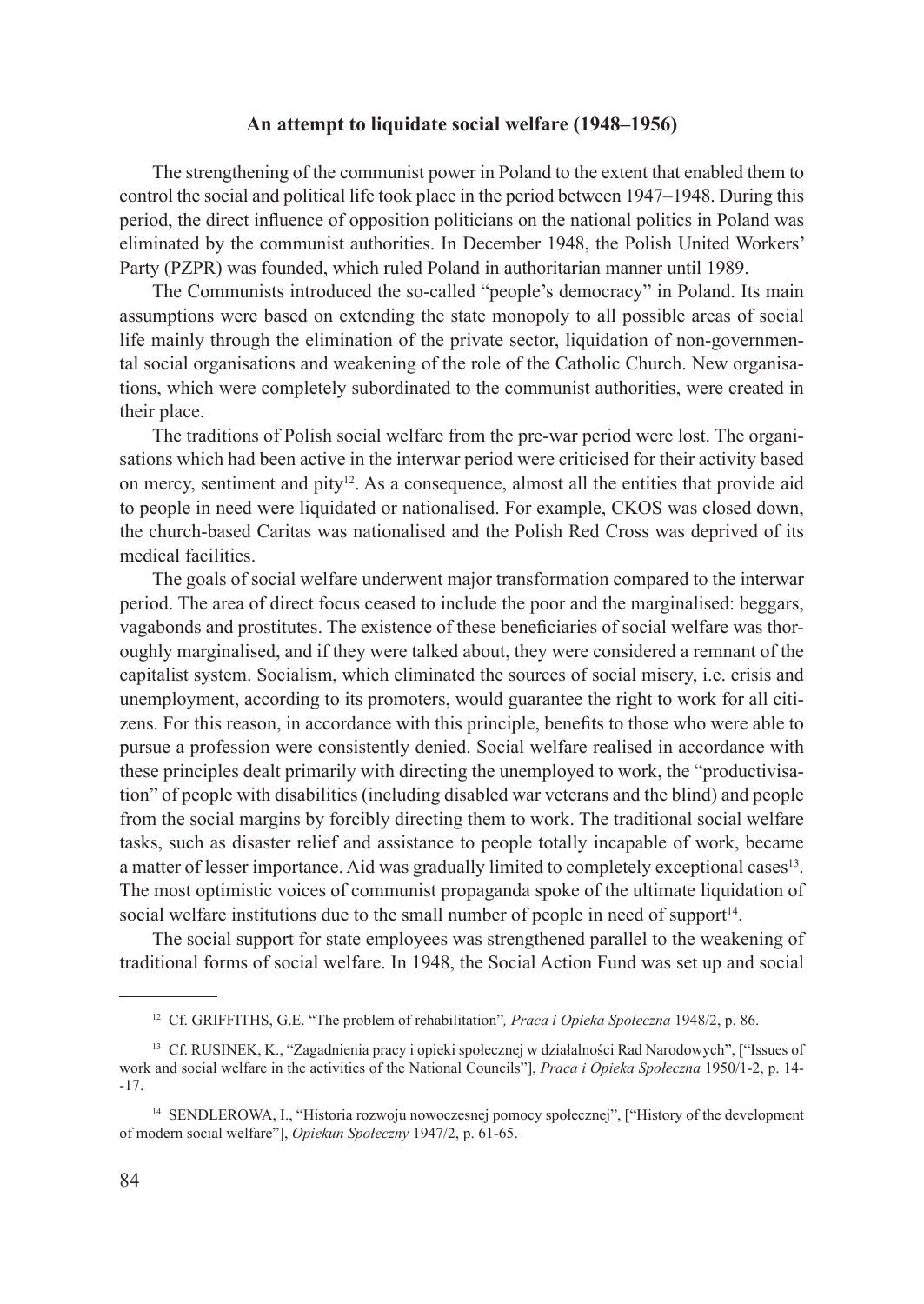departments in workplaces dealt with the provision of social benefits to employees and their families, such as running nurseries, kindergartens, day-care centres, holiday organisation and garden allotments<sup>15</sup>.

### **Discouragement of social welfare in the spirit of socialism in 1956**

At the end of 1956, there was a political shift in Poland, called the Polish October. One of its results was the weakening of the repressions of the people critical of the authorities. This manifested itself by the release of prisoners and internees, including the primate of Poland Stefan Wyszyński. The country's economic policy was also re-examined. The collectivisation of agriculture was discontinued, limited development of private craft, trade and catering was allowed and steps were taken to better supply the market with products and improve living conditions of workers.

Despite optimistic predictions about the disappearance of social problems, people in need continued to exist in the society and the numbers of elderly and disabled people among those in need rose<sup>16</sup>. Therefore, the liberalisation of the existing policy of the state in the area of limiting and reducing the role of social welfare took place in 1956. However, non-governmental and religious organisations were consistently prohibited in this area.

An important step in the regeneration of social welfare was the restoration of the institution of a social worker. In 1959<sup>17</sup>, social workers were appointed at the lower levels of self-governments to organise and coordinate social welfare activities in cooperation with state authorities and administration, courts, public prosecutors, labour offices, schools, educational institutions and social organisations engaged in care-providing activities18*. The scope of their work included the improvement of material, social and educational conditions, assistance for children and young people without proper care, helping families who are deprived of income due to death or illness of the sole breadwinner, fighting against alcoholism and prostitution and care for the elderly*<sup>19</sup>*.*

After the Polish October of 1956, the Polish authorities started to popularise social organisations subordinated to the state, including those organisations that had the provision of aid to people in need and broadly understood social activity written in their statutes.

<sup>15</sup> MATRAŚ, M., "O zadaniach referatów socjalnych w roku 1952", ["About the tasks of social departments in 1952"], *Przegląd Zagadnień Socjalnych*, 1952/4, p. 39-42.

<sup>&</sup>lt;sup>16</sup> OLESZCZYŃSKA, A., "Pomoc społeczna w roku jubileuszu", ["Social welfare in the jubilee year"], *Opiekun Społeczny* 1979/2, p. 56.

<sup>17</sup> *Regulation no. 92 of the Council of Ministers of 5 March 1959 on the appointment of social workers*, M. P. 1959, no. 32 item 145.

<sup>&</sup>lt;sup>18</sup> See ZIELIŃSKI, F., Organizacja sieci terenowych Opiekunów Społecznych, ["Organisation of the network of social workers"], *Biuletyn Opiekuna Społecznego* 1960/1, p. 33-34.

<sup>19</sup> See CHACZKO, K., "Polska w soczewce. Ewolucja oraz modernizacja systemu opieki i opieki społecznej w perspektywie instytucjonalnej", ["Poland in the lens. Evolution and modernisation of the social welfare and care system in the institutional perspective"], *Rocznik Administracji Publicznej* 2016/2, p. 8-10.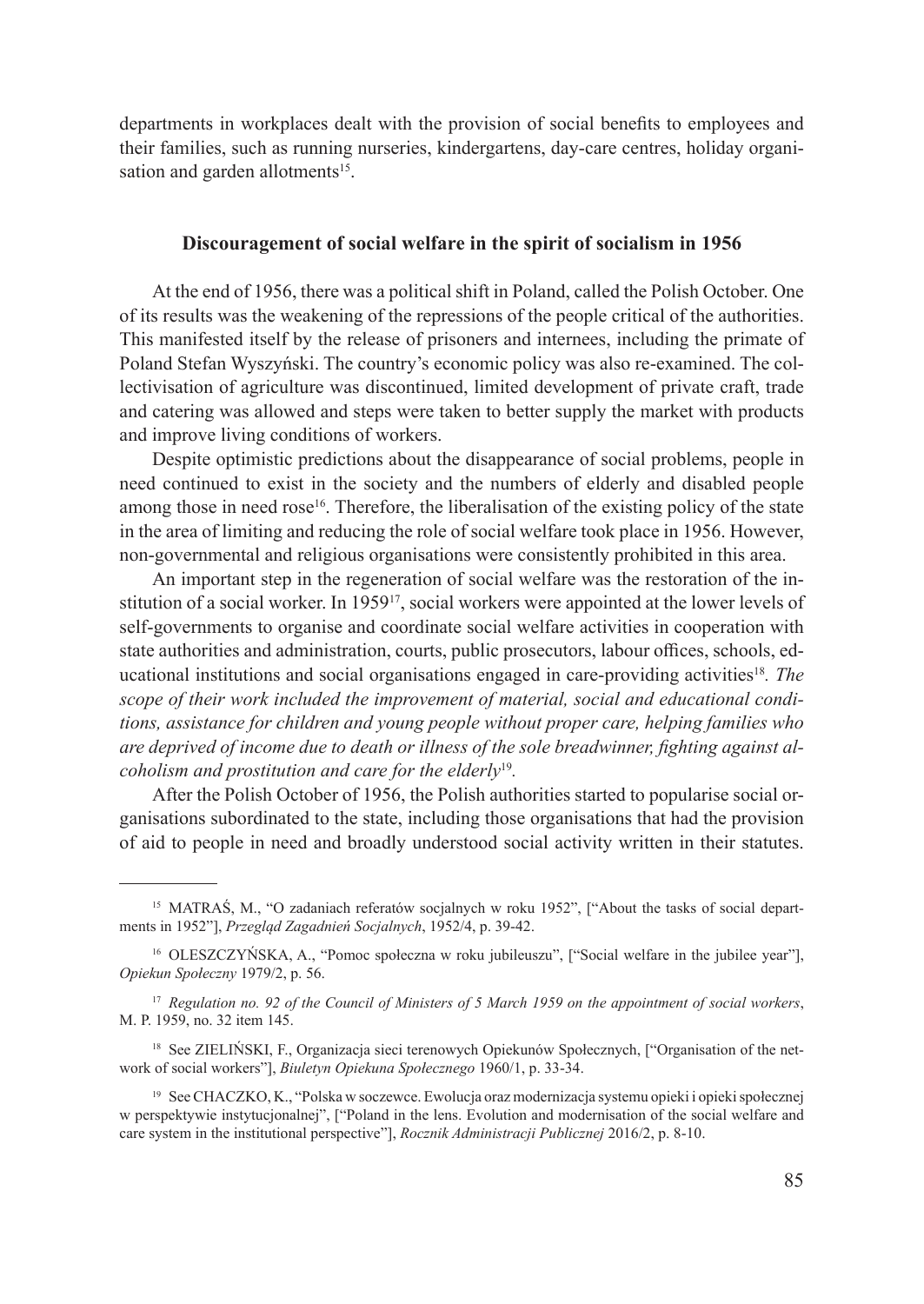Millions of people belonging to mass organisations became permanent elements of the propaganda of the Polish People's Republic. However, details of the membership structure were often ignored. If one took a closer look, they would see that the community members very frequently belonged to several organisations at once, with each entity including these activities (often literally the same activities) in statistics.

Among the newly formed organisations, one should mention the Polish Committee for Social Welfare, created on 7 May 1958, which was meant to supplement the State's activities in the field of social welfare. Its primary scope of activity included educating, encouraging and organising citizens to help those in need, especially the elderly and people unable to work $20$ .

The year of 1960 saw the creation of the Polish Society for the Fight against Disabilities – a social and scientific organisation, which devoted a significant part of its activity to issues of social work with disabled people for decades. The main areas of its activity were the prevention of disability, rehabilitation and organisation of social facilities for disabled persons.

Women's League was a women's organisation typical of the period of Polish People's Republic. It offered, for example, free help to women in difficult circumstances who were not able to cope with their problems on their own<sup>21</sup>.

Also, the various forms of activity conducted by members of the Polish Scouting and Guiding Association included those that concerned the support of people in need. They were based on the traditional, scouting principle of "helping others" and included activities to help farmers in the harvest time and aid the elderly and the sick<sup>22</sup>.

In turn, the charitable work of the Church, which had previously played an important role in supporting the social welfare system, had no prospects of rebirth. The property issues remained unchanged – the hospitals, educational institutions, schools, kindergartens run by Caritas, religious orders and dioceses remained state-owned after they had been taken during the Stalinist period together with other buildings and land. Also, dissolutions of the properties of the already nationalised Caritas occurred after  $1956^{23}$ . The authorities allowed only for the re-activation of some of charity associations and the provision of assistance only in parishes<sup>24</sup>, but most Catholic charities shared the fate of other church-re-

<sup>20</sup> *Pomoc społeczna w Polsce*, part 1, op. cit., p. 67-68.

<sup>21</sup> See ZAWADECKA, S., "O działalności Kół Gospodyń Wiejskich", ["About the Activities of Rural Housewive Groups"], *Nowe Drogi* 1960/3, p. 94-101.

<sup>22</sup> GRZELAK, W., RZĄDCA, P., *Drużyna i ja. Podręcznik drużynowego drużyny młodszoharcerskiej,* [*Team and myself. A guide for a junior team leader*], Warsaw 1966, p. 15.

<sup>23</sup> ŻUREK, J., "Kościelny Październik '56", ["The Church's October of 1956"], *Biuletyn Instytutu Pamięci Narodowej)*, 2006/10, p. 75-76.

<sup>24</sup> KRZYSZKOWSKI, J., *Między państwem opiekuńczym a opiekuńczym społeczeństwem. Determinanty funkcjonowania środowiskowej pomocy społecznej na poziomie lokalnym,* [*Between a welfare state and a caring society. Determinants of the functioning of environmental social support at the local level*], Łódź 2005, p. 55.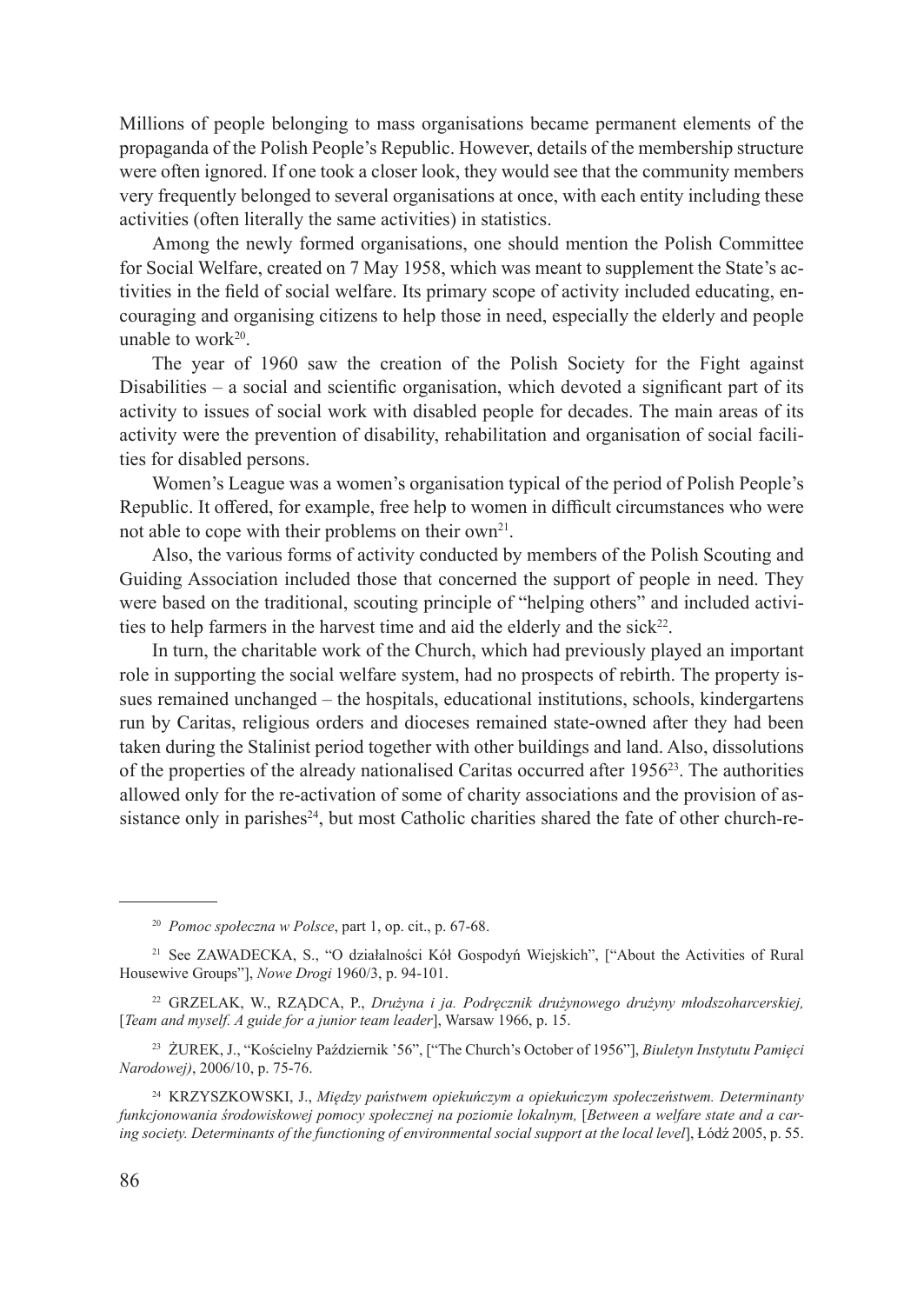lated associations that were not allowed to be reborn. The thaw meant a limited opportunity for pastoral care in hospitals and sanatoriums in the case of the Church's activity<sup>25</sup>.

On the other hand, the nationalised Association of Catholics Caritas, which administered educational and care institutions for around 15,000 people and day-care homes and social kitchens, continued to exist. The 7,000 people employed in the Association included 2,300 sisters and brothers from 49 orders, 340 doctors, 490 nurses, 950 educators and 1000 unlicensed assistants<sup>26</sup>. Caritas activities were largely financed by the state<sup>27</sup>.

In accordance with the ministerial goals, the social welfare after 1956 was supposed to lead to professionalisation. The official name of the profession "professional social worker" was officially introduced by the Minister of Education on 4 November 1966.<sup>28</sup> As a result of the introduction of a new occupation, the term "social work", common at the time, was given additional characteristics that differed from the name "social service" that had been used to this point in time. Attempts were made to replace charitable activities with social welfare based on regular state funding and professional operation of social structures<sup>29</sup>. The practical implementation of these goals often encountered organisational chaos and under-funding. However, attempts were made to make the professional social worker of the Polish People's Republic a state-paid servant who did their work on a professional basis and was confident of the financial resources available to them for the provision of help. They were not volunteers because this model of social work was considered obsolete. The creation of a new profession meant the opening of State Schools for Social Workers in the same year. The schools offered education at the secondary level and the first two schools were established in Warsaw<sup>30</sup> and Poznań<sup>31</sup>**.**

<sup>27</sup> *Notatka w sprawie zakładów opieki społecznej prowadzonych przez Caritas,* [*Memo on social welfare institutions run by Caritas*], Department of Administration, Central Committee of the Polish United Workers' Party, Warsaw, 22 April 1960, Archives of Modern Records, Poland United Workers' Party, ref. 237/XIV-180, k. 3.

<sup>28</sup> *Order of the Minister of Education of 4 November 1966. (No. SZ2-0101-48/66) on the change of the nomenclature of professions and specialisations which vocational schools conduct preparation for*, Official Journal of the Ministry of Education of 1966, no. 16, item 193.

<sup>29</sup> Cf. KAMIŃSKI, A., *Funkcje pedagogiki społecznej. Praca socjalna i kulturalna)*, [*Functions of Social Pedagogy. Second corrected and supplemented*], 2nd corrected and supplemented issue, Warsaw 1974, p. 75.

<sup>30</sup> See Hibel, C., *Tenth year of education of social workers in the Warsaw school (Dziesiąty rok kształcenia pracowników socjalnych w szkole warszawskiej)*, *Opiekun Społeczny* 1976/1, p. 9-15.

<sup>25</sup> ŻUREK, J., *Kościelny Październik '56,* p. 75-76; SIKORSKI, J., *Duszpasterstwo więzienne. Spojrzenie wstecz – rzeczywistość – perspektywy*, [*Prison ministry. Looking back – reality – perspectives*]*,* [in:] *Kościół w Polsce wobec potrzebujących*, ed. M. CHMIELEWSKI, Lublin 1994, p. 202-203.

<sup>26</sup> ROZCISZEWSKI, A., *Powstanie i likwidacja Zrzeszenia Katolików Caritas*, [*Formation and liquidation of Association of Catholics Caritas*] 2007, online access as of 1 September 2017 at www.old.caritas.pl/zalacznik.php?id=78.

<sup>31</sup> See BLOCH, T., "Społeczno-wychowawcze funkcje szkoły pracowników socjalnych. Refleksje pedagogiczne w oparciu o doświadczenia szkoły poznańskiej", ["Social and educational functions of a school for social workers. Pedagogical reflections based on the experience of the Poznań school"], *Opiekun Społeczny* 1976/1, p. 29-33.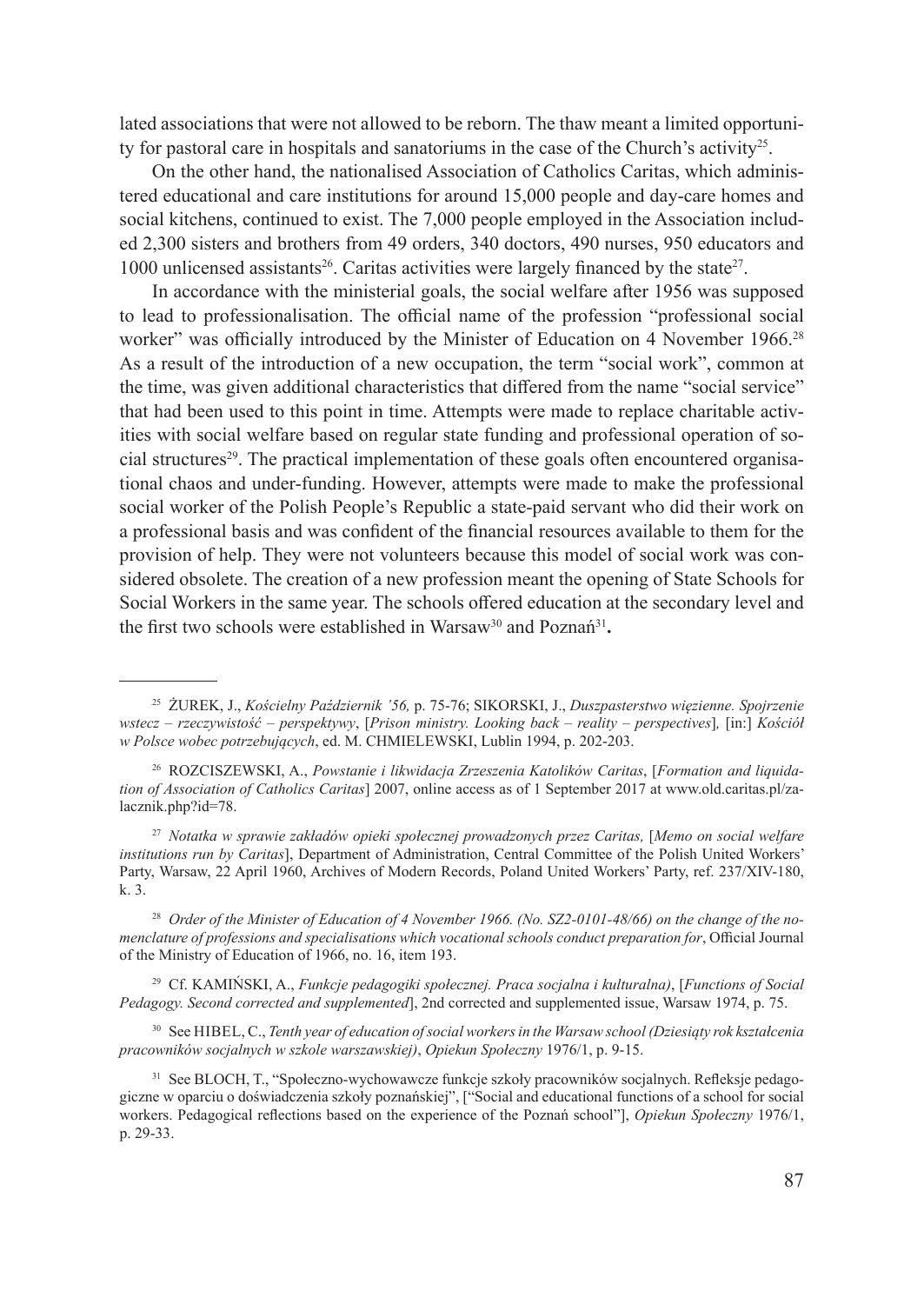Upon the inclusion of the social worker specialisation in the list of professions, it was possible to hear voices calling for the concentration on the of social and educational activity oriented at shaping the attitudes to prevent or eliminate the effects of social maladjustment. This activity was understood as the appropriate satisfaction of social needs, the selection of suitable work and assistance in crisis situations by professionals (e.g. probation officers and clinics). A special role in this respect was attributed to the social welfare provided by the workplace, which included the organisation of leisure time, summer camps, winter holidays, the activities of day centres and educational and cultural institutions, as well as financial assistance in fortuitous events $32$ .

#### **Social welfare as a health system element**

The social welfare system introduced after 1956 based on a network of professional social workers proved ineffective. The causes of this phenomenon were twofold. First of all, these were honorary employees who carried out their duties for free and voluntarily, and such an employment was not enough to meet the difficult tasks that often required immediate action. Another reason was the age of social workers, the majority of whom were elderly people without professional education who were unable to adequately classify the needs and perform effective interventions despite the good intentions. Acquiring young people for these positions did not produce much results<sup>33</sup>.

In April 1960, there was another major change in the organisation of the social welfare system. The office of the Minister of Labour and Social Welfare was abolished and the Ministry of Health and Social Welfare took over the responsibilities of the ministry in the area of social welfare, occupational rehabilitation for the disabled and the orthopaedic industry34. This was the beginning of the changes introduced within the next decade that involved combining social welfare with health care.

The 1960s and 1970s in the Polish People's Republic is the period of the integration of social services into the scope of the health care system. This was justified by the existence of a large common target group of the two systems – the elderly. The necessity to use social welfare was often caused by the health of the elderly, who were becoming a growing group in the population due to demographic changes<sup>35</sup>. The elderly and those with disability category 1 and 2 accounted for as many as 80% of all social welfare beneficiaries. Apart from them, the recipients of social welfare included also poor families, people suf-

<sup>32</sup> KOWALSKA, A., "Studium Służb Społecznych i Wychowawczych Towarzystwa Wolnej Wszechnicy Polskiej", ["Study of Social and Educational Services of the Free Polish University Society"], *Biuletyn TWWP* 1968/1, p. 163-164.

<sup>33</sup> KAŹMIERCZAK, T., "O wojewódzkich ośrodkach opiekuna społecznego – raz jeszcze", ["About Voivodship centres of social welfare – once again"], *Praca Socjalna* 1989/1, p. 38-39.

<sup>34</sup> See Art. 13.3. *Act of 13 April 1960 on the creation of the Labour and Wages Committee and the changes in the social security, pensions, provisions and social welfare*, Journal of Laws 1960 no. 20 item 119.

<sup>35</sup> OLESZCZYŃSKA, A., [no title], *Opiekun Społeczny* 1974/ 2, p. 54.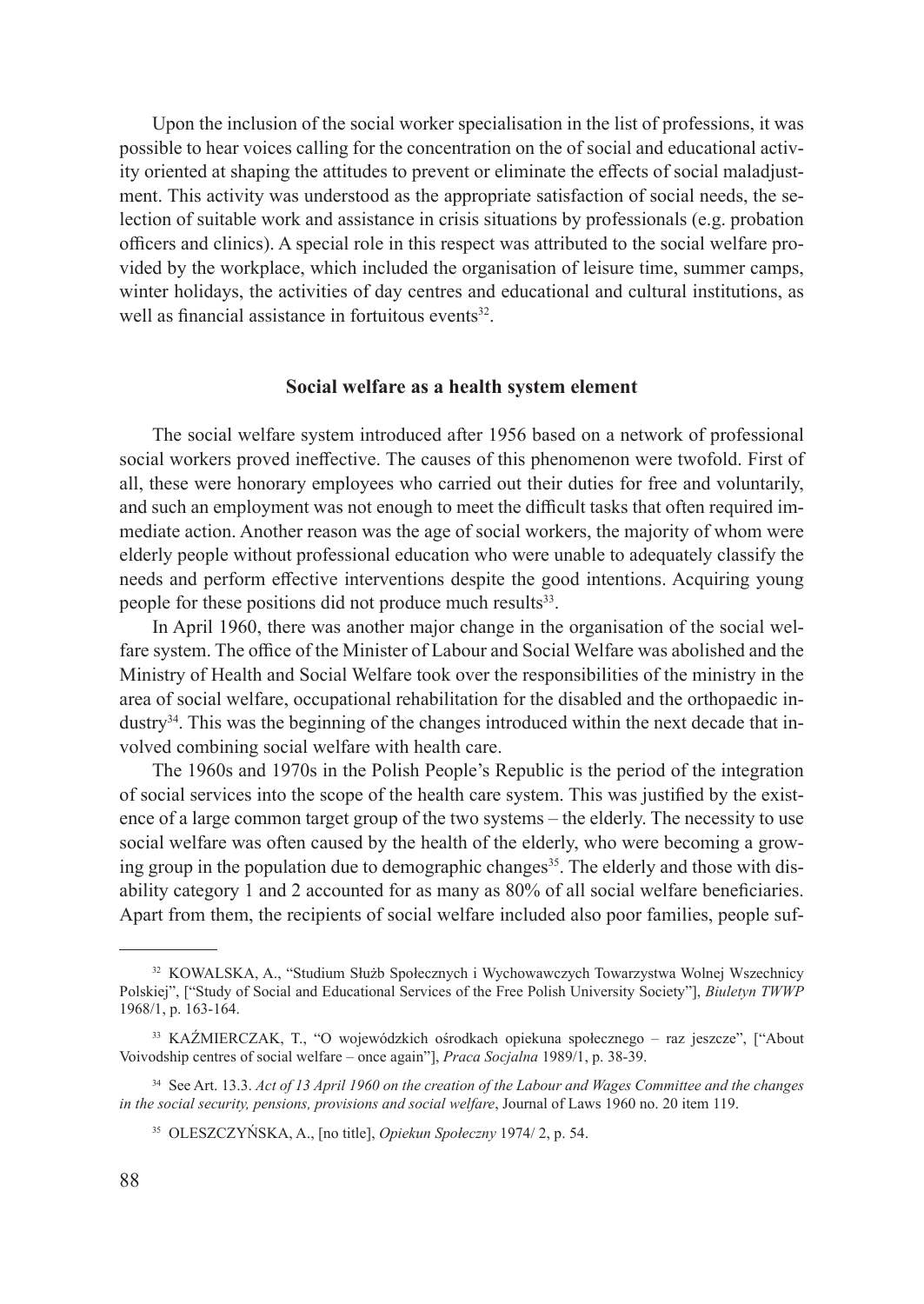fering from chronic illnesses (e.g. tuberculosis and alcoholism) and people with intellectual disabilities<sup>36</sup>.

The process of integrating social welfare into the health care system was deepened in 1969 when the social welfare centres, usually located near district medical clinics, were established. The aim of the centres was to improve the cooperation between the health service and social welfare, improve qualifications of workers and consequently enhance the level of social and health care services in the local environment $37$ . The division of both types of benefits (aid and medical benefits) made it possible for the established environmental team (a physician, community nurses and a social worker) to get a broader knowledge of people in need and thus be able to respond more effectively to emerging needs<sup>38</sup>.

As a result, centres that were meant to supplement the existing social welfare system clearly started to dominate it within a few years, thus becoming dependent on it, which resulted in the gradual reduction of funds on the social welfare for the benefit of health care expenditures<sup>39</sup>. Not all centres could function as originally intended. Local authorities and managers of medical clinics often treated these centres as secondary entities, which resulted in housing, financial and organisational shortages that the prevented effective execution of social welfare tasks<sup>40</sup>.

In spite of many imperfections, the process of transformation of social welfare in the 1970s brought about a significant change – the social worker's activity became more professional. True, there was still a network of voluntary social workers, but the main social welfare tasks – the diagnosis, assistance plan and the provision of support were already a responsibility of a full-time social worker (assistant) employed by a social welfare cen $tre<sup>41</sup>$ .

The 1980s in the Polish People's Republic was a period of economic crisis and its consequences – a marked increase in the number of people in need. There was a significant deterioration in living conditions of the population – increased costs of living, drastical-

<sup>38</sup> *Pomoc społeczna w Polsce,* [*Social assistance in Poland*], ed. J. STARĘGA-PIASEK*, part* 1, Warsaw 1984, p. 46-48.

<sup>39</sup> ZALEWSKI, D., *Opieka i pomoc społeczna. Dynamika instytucji,* [*Social care and assistance*. *Institutional dynamics*], Warsaw 2005, p. 125.

<sup>40</sup> RAK, S., "Niektóre uwagi o działalności ośrodków opiekuna społecznego", ["Some remarks on the activities of social welfare centres"], *Opiekun Społeczny* 1971/1, p. 20-21.

<sup>36</sup> CHROSTOWSKA, H., "Niektóre aspekty środowiskowej opieki społecznej", ["Some aspects of environmental social welfare"], *Opiekun Społeczny* 1980/3, p. 20.

<sup>37</sup> See also: RAK, S., "Rola i zadania ośrodka opiekuna społecznego", ["Role and tasks of the social welfare centre"], *Biuletyn Opiekuna Społecznego* 1969/3, p. 23; *Instruction no. 1/69 of the Minister of Health and Social Welfare of 31 January 1969 (CS 671-3/69) on the social welfare centre,* Official Journal of the Ministry of Health and Social Welfare of 8 March 1969 no. 4 item 12; OLESZCZYŃSKA, A., *Pracownik socjalny w opieki społecznej*, [*Social Worker in Social Welfare*], Warsaw 1978, p. 29.

<sup>41</sup> WÓDZ, K., *Służby społeczne w Polsce. Geneza, kierunki rozwoju, metody pracy*, [*Social services in Poland. Origins, directions of development and methods of work*], Katowice 1982, p. 33-35; ŚLIWIŃSKI, M., "Do opiekunów społecznych", ["To social workers"], *Opiekun Społeczny* 1979/2, p. 1; KARCZEWSKI, M., "20 lat ofiarnej i owocnej pracy"), ["20 years of sacrificial and fruitful work"], *Opiekun Społeczny* 1979/2, p. 6.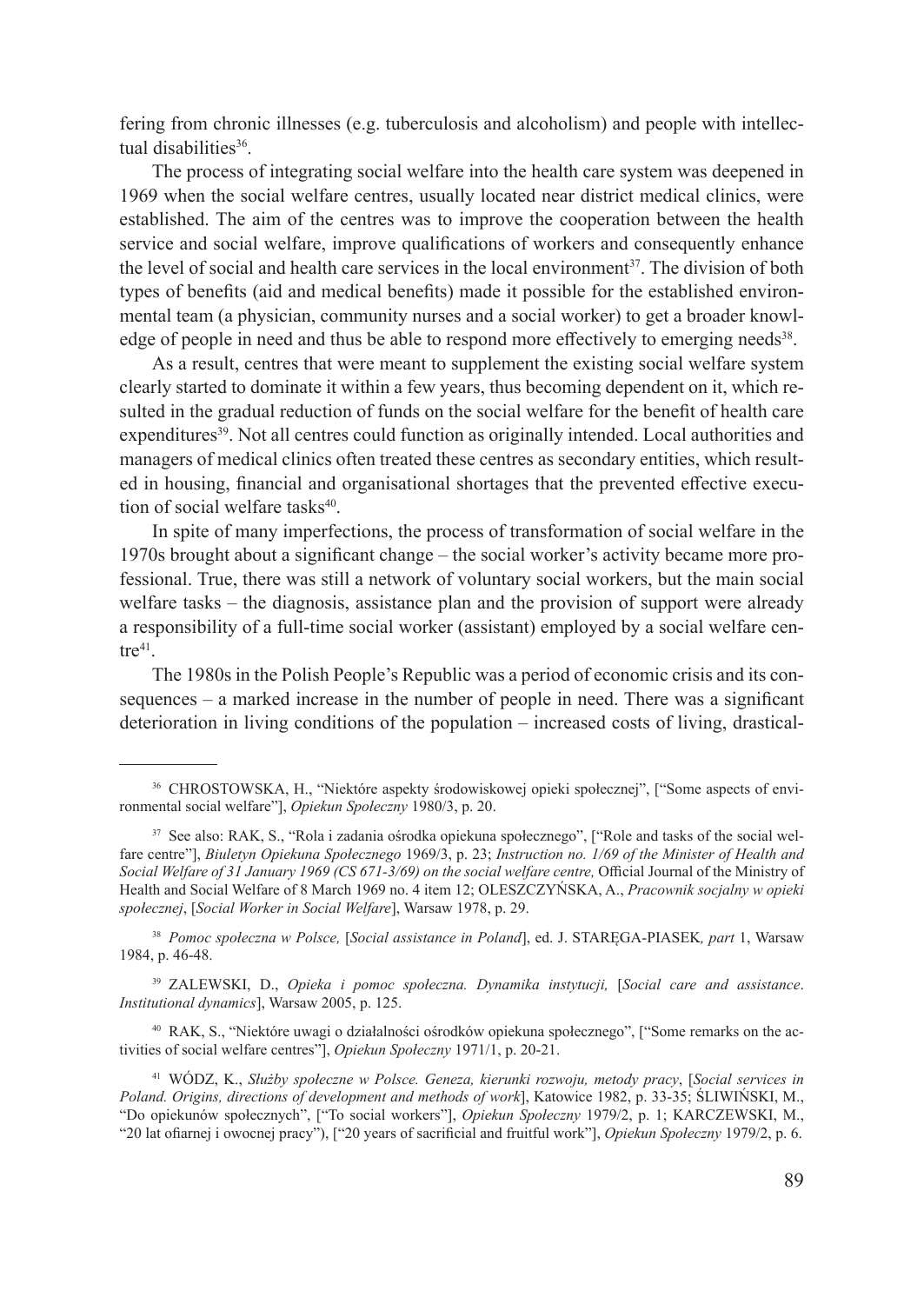ly raised prices of products (including food) and decreased the purchasing power of money. This led to a sharp increase in the number of people receiving social welfare, mainly in a material form. Despite progressive changes in the area of social security, such as the dissemination of the right of working persons and their families to social security, the material support continued to be an important complement to the income of many house $holds^{42}$ .

The last years of the Polish People's Republic are undoubtedly a regression in the area of social welfare resulting from the general collapse and poor financial standing of the state. The effectiveness of social welfare benefits fell sharply. At the same time, it is worth pointing out that in the last decade of the Polish People's Republic, a number of non-governmental initiatives emerged or were reborn to help those in need, which compensated for the failure of the state in this regard. Many bottom-up initiatives were launched to provide a variety of assistance. At this point, one should mention the activity of Marek Kotański, the Adam Chmielowski Aid Association, the Labour Protection Committee and Free Trade Unions, which also included social assistance in their postulates.

Marek Kotański's activity is certainly an example of an effective aid in the face of state's powerlessness. The invention of relatively simple ways of producing "Polish heroin" and morphine in 1976 and heroin in 1979<sup>43</sup> resulted in the appearance of at least several dozen thousand addicts over a period of just a few years<sup>44</sup>. The effects of spreading drug addiction had dramatic consequences in the 1980s, when the HIV virus, the most common cause of which was intravenous drug abuse, was identified<sup>45</sup>. The aid offered by the state to drug addicts involved mostly ineffective hospitalisation and the authorities tried to marginalise the phenomenon of drug abuse. A new model of drug therapy was created by Marek Kotański, who registered a centre under the name of "Monar" in 1981 after several years of working with addicts. The centre pursued an effective programme of rehabilitation of drug addicts using innovative methods based on creating conditions that shaped independence, responsibility and involvement in patients.

### **Summary**

Social welfare in Polish People's Republic (1944–1989) underwent significant transformations; however, they cannot be referred to as continuous development or continual evolution of the system, i.e. continuous changes *in plus*. The process of the nationalisation of all institutions and the elimination of non-governmental organisations pursued by

<sup>42</sup> ZALEWSKI, D., *Opieka i pomoc społeczna...*, p. 125-126.

<sup>43</sup> ANDREJEW-FRĄCZEK*,* D., "Narkomania w Polsce", ["Drug addiction in Poland"], *Biuro Studiów i Ekspertyz* 1992/19, p. 2.

<sup>44</sup> KOTAŃSKI, M., *Wstęp*, [*Introduction*], [in:] *Problemy narkomanii. Zarys metod resocjalizacji i profilaktyki "Monaru"),* Warsaw 1984, p. 5-6.

<sup>45</sup> CYBULA, A., et al., *Najważniejsze pytania o HIV i AIDS*, [*Key questions about HIV and AIDS*], Poznań 2007, p. 13, 21.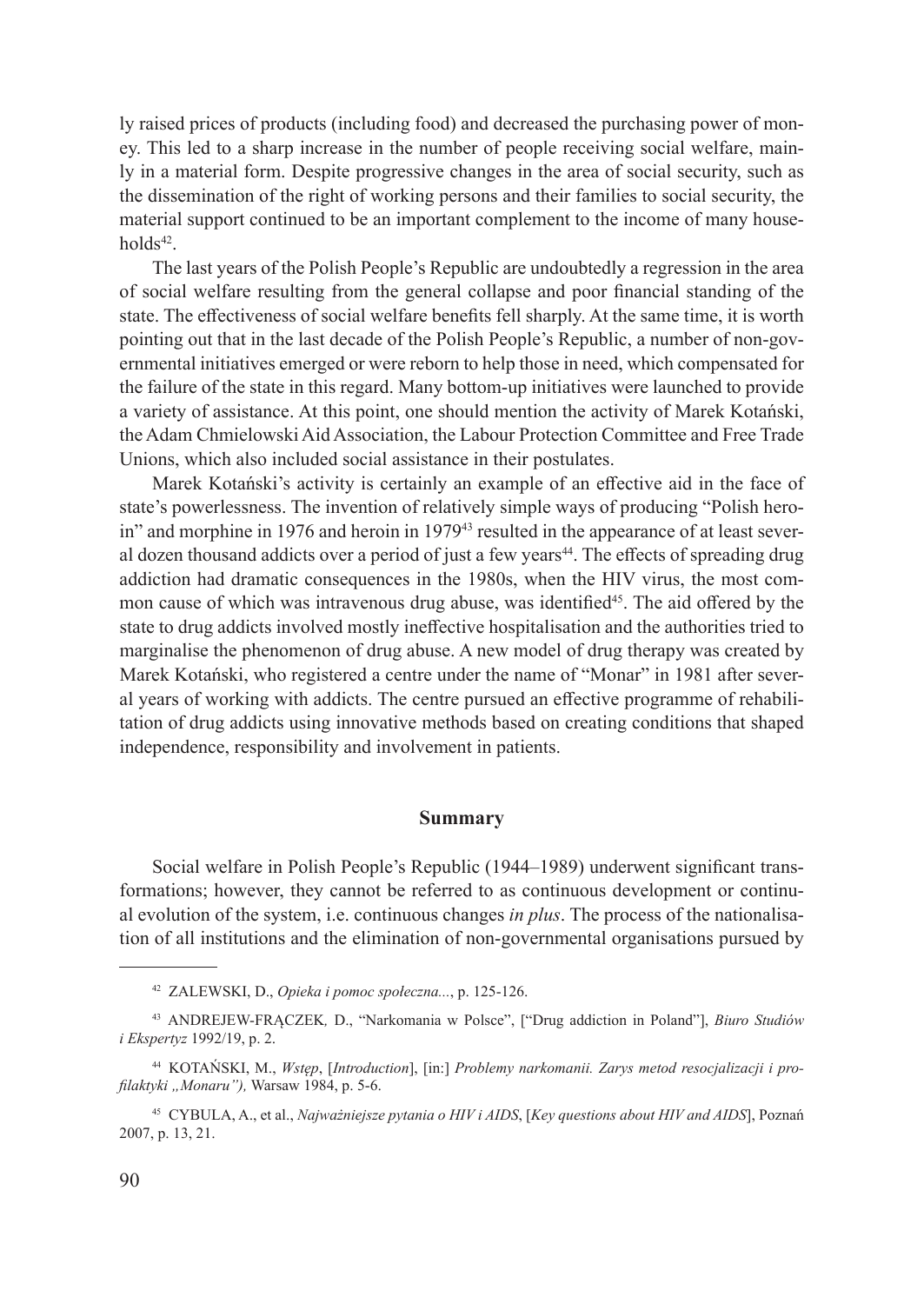the communist authorities brought about the situation where the only administrator of the aid was the state. This lead to devastating consequences. Poles were deprived of the ability to organise themselves in associations that offered a disinterested help despite the fact that this type of activity had had tradition spanning hundreds of years and also unquestionable effectiveness, and united a large part of the nation not only in material but also in the social dimension.

Another negative effect of the monopolistic policy of the authorities was the strengthening of the demanding attitude against the state and its bodies in some part of the society, which proved difficult to eradicate. In practice, the pre-war understanding of social work as a support, not a relief, provided to individuals in times of difficulty, was abandoned. In addition, the system of workplace benefits was sometimes developed to the point of absurdity. Originally, the benefits were meant to compensate for the material situation of the poorest workers but in practice they led to the widening of the gap and providing additional privileges to those already in privileged positions.

Both the institutional and social rules of operation of the social welfare system in Polish People's Republic had an impact on problems and solutions existing in the Third Republic of Poland in this area<sup>46</sup>. Among the consequences of the social policy of the Polish People's Republic which can still be felt even today is the attitude towards persons with disabilities. The previous ideology persistently ignored the issue or focused on disabled work leaders, such as people without hands that exceeded productivity norms. This did not facilitate the integration of people with disabilities into the environment and created many timeless stereotypes.

One of the ideas of the "people's" authorities about reforming the social welfare system was to combine it with the health care system. In practice, this led to both under-funding of social welfare because of the priority given to health care services and focusing on the benefits that were close to the health care.

Nevertheless, a comprehensive view of the history of social welfare in the period between 1944 and 1989 encourages some positive conclusions. These undoubtedly include the research conducted after 1956 in the field of social sciences. In spite of the necessity of adjusting the research work to the conditions set by the authorities, the institutions, institutes, departments and faculties working on this subject in academic centres thrived.

The period under discussion also saw a professionalisation of the services working in social welfare institutions. Schools were established to educate social workers at the secondary level and workers were also given the opportunity to undertake well-profiled studies at universities. Training courses and sessions were organised and guides and magazines for social workers were published.

There is no doubt that the social welfare system in Polish People's Republic did not fully realise its traditional goals. One should associate this with the general condition of the state. One of the weaknesses of the Polish People's Republic, which also concerned

<sup>46</sup> See PLĄSEK, R., "Przemiany polskiego systemu opieki społecznej w latach 1945-1989)", ["Transformations of the Polish Social Welfare System between 1945-1989"], *Profilaktyka Społeczna i Resocjalizacja* 2014, no. 24, p. 96-97.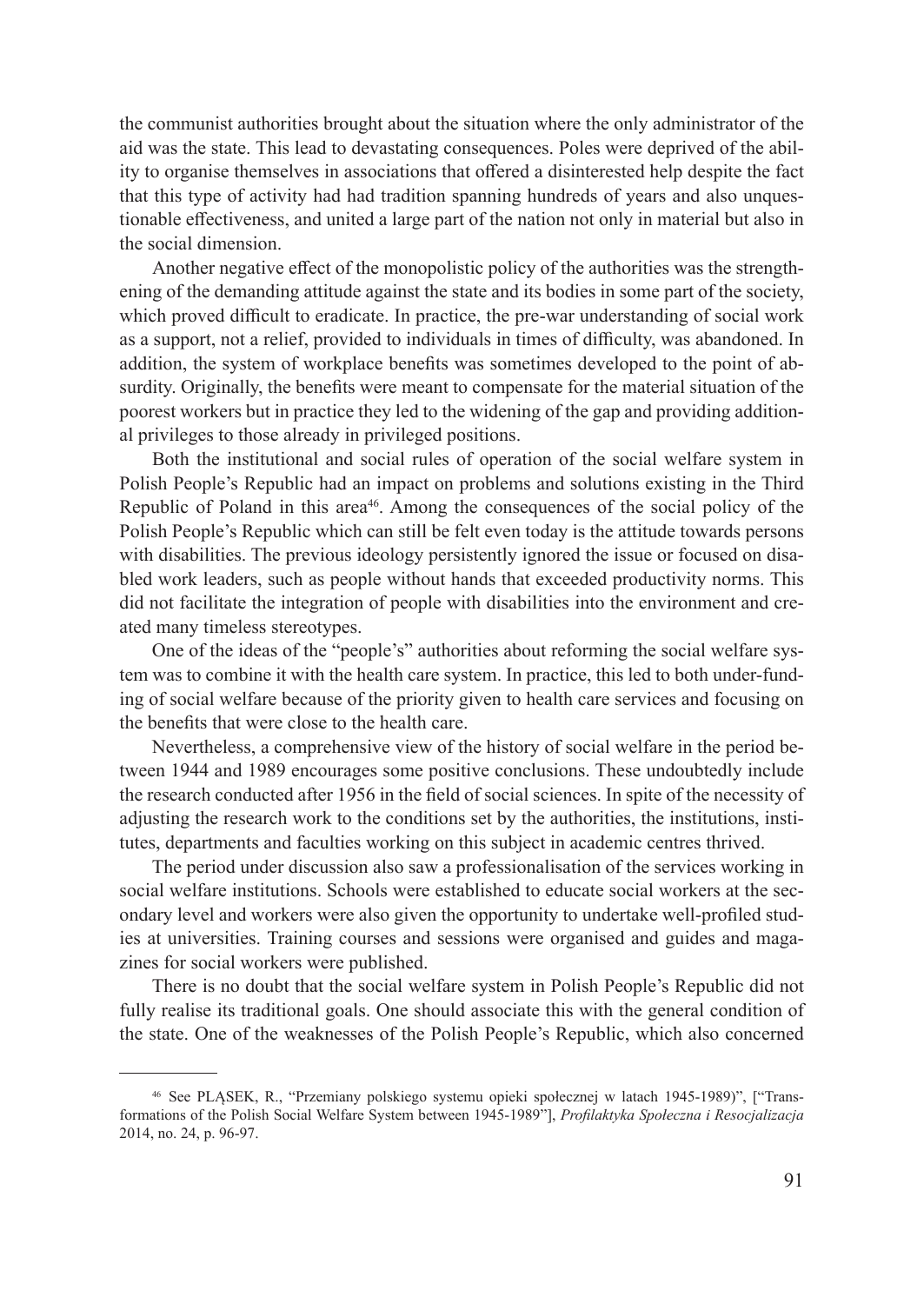social welfare, was the shortage of competent officials – the aid was often distributed improperly and thus did not reach those who needed it the most. Another problem was the lack of financial resources that delayed the start of some projects (e.g. the construction of public nursing homes), which not only increased the number of people without proper support but also caused financial losses – for example, due to shortage of places in public nursing homes, disabled persons occupied hospital beds.

## **Bibliography**

- ANDREJEW-FRĄCZEK, D*., Narkomania w Polsce, "*Biuro Studiów i Ekspertyz" 1992/1*.*
- BLOCH, T., *Społeczno-wychowawcze funkcje szkoły pracowników socjalnych. Refleksje pedagogiczne w oparciu o doświadczenia szkoły poznańskiej, "*Opiekun Społeczny" 1976/1.
- BRENK, M., *Działania z zakresu ratownictwa społecznego w Polsce w latach 1944-1948*. "Biuletyn Historii Wychowania" 2014 (32), Poznań 2014.
- CHACZKO, K., "*Polska w soczewce". Ewolucja oraz modernizacja systemu… opieki i opieki społecznej w perspektywie instytucjonalnej*, "Rocznik Administracji Publicznej" 2016/2.
- CHROSTOWSKA, H., *Niektóre aspekty środowiskowej opieki społecznej,* "Opiekun Społeczny" 1980/3.
- CICHOSZ, M., *Pedagogika społeczna w Polsce w latach 1945-2005. Rozwój obszary refleksji i badań – koncepcje*, Toruń 2006.
- CYBULA, A. et al., *Najważniejsze pytania o HIV i AIDS*, Poznań 2007.
- CZYŻOWSKA, Z., *Świadczenia socjalne w czterdziestoleciu PRL*, Warsaw 1987.
- GRIFFITHS, G.E., *Zagadnienie rehabilitacji*, "Praca i Opieka Społeczna" 1948/2.
- GRZELAK W., RZĄDCA, P., *Drużyna i ja. Podręcznik drużynowego drużyny młodszoharcerskiej,* Warsaw 1966.
- HIBEL, C., *Dziesiąty rok kształcenia pracowników socjalnych w szkole warszawskiej*, "Opiekun Społeczny" 1976/1.
- *Instruction no. 1/69 of the Minister of Health and Social Welfare of 31 January 1969 (CS 671-3/69) on the social welfare centre,* Official Journal of the Ministry of Health and Social Welfare of 8 March 1969 no. 4 item 12.
- KAMIŃSKI, A., *Funkcje pedagogiki społecznej. Praca socjalna i kulturalna*, second corrected and supplemented edition, Warsaw 1974.
- KARCZEWSKI, M., *20 lat ofiarnej i owocnej pracy, "*Opiekun Społeczny" 1979/2.
- KARCZEWSKI, M., *Opieka społeczna*, [in:] *Polityka społeczna,* ed. A. Rajkiewicz*,* Warsaw 1979.
- KAŹMIERCZAK, T., *O wojewódzkich ośrodkach opiekuna społecznego raz jeszcze*, "Praca Socjalna" 1989/1.
- KOTAŃSKI, M., *Wstęp*, [do] *Problemy narkomanii. Zarys metod resocjalizacji i profilaktyki "Monaru",* Warsaw 1984*.*
- KOWALSKA, A., *Studium Służb Społecznych i Wychowawczych Towarzystwa Wolnej Wszechnicy Polskiej*, "Biuletyn TWWP" 1968/1.
- KRZYSZKOWSKI, J., *Między państwem opiekuńczym aopiekuńczym społeczeństwem. Determinanty funkcjonowania środowiskowej pomocy społecznej na poziomie lokalnym,* Łódź 2005.
- LEPALCZYK, I., *Helena Radlińska. Życie i twórczość,* Toruń 2001.
- *Manifest demokratycznych organizacji społeczno-politycznych i wojskowych w Polsce*, [in:] *Protokół Pierwszego Plenarnego Posiedzenia Krajowej Rady Narodowej*, Warsaw 31.12.1943 r. – 01.01.1944.
- MATRAŚ, M., *O zadaniach referatów socjalnych w roku 1952,* "Przegląd Zagadnień Socjalnych", 1952/4.